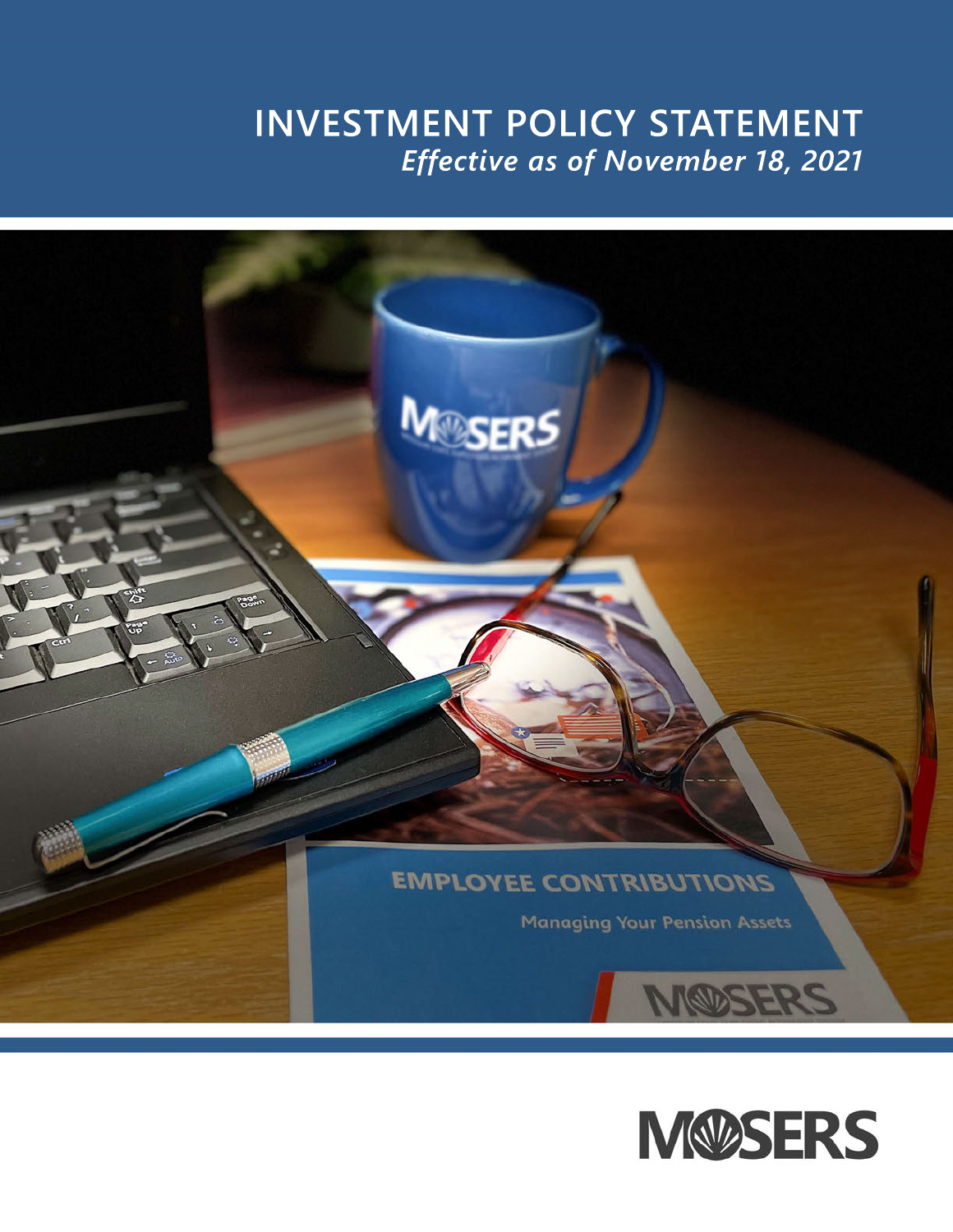# **Table of Contents**

| I.    |  |
|-------|--|
| Π.    |  |
| III.  |  |
| IV.   |  |
| V.    |  |
| VI.   |  |
| VII.  |  |
| VIII. |  |
| IX.   |  |
| X.    |  |
| XI.   |  |
| XII.  |  |
| XIII. |  |
| XIV.  |  |
| XV.   |  |
| XVI.  |  |
| XVII. |  |
|       |  |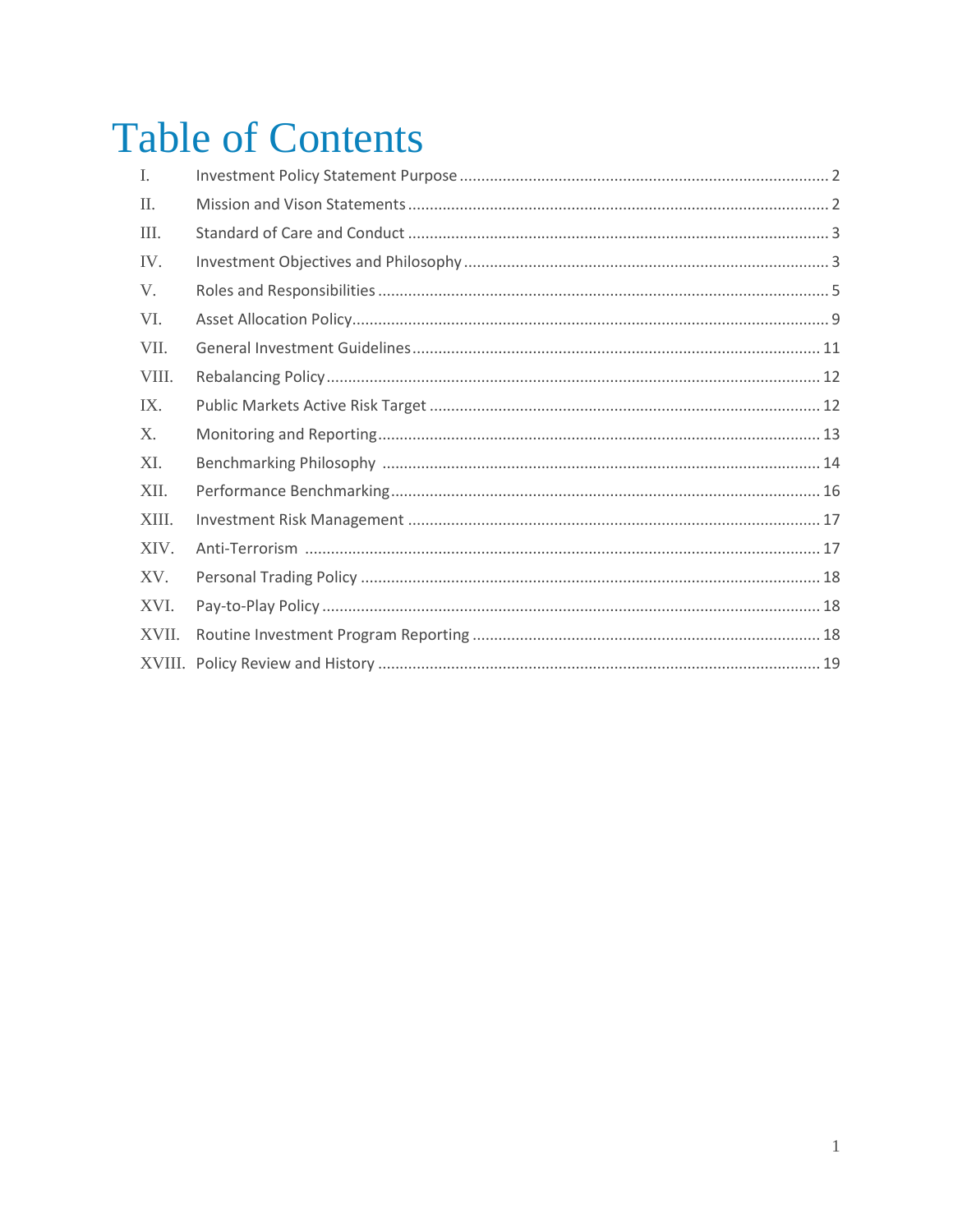#### **Introduction**

Missouri State Employees' Retirement System ("MOSERS" or the "System") is an instrumentality of the State of Missouri vested with the powers and duties specified in state law providing retirement, long-term disability, and life insurance benefits to its members, including most state employees, members of the Missouri General Assembly, elected state officials, judges, administrative law judges, and legal advisors. MOSERS is responsible for managing a portfolio of investments held in trust for the payment of member benefits (the "Defined Benefit Plan" or "Plan"). <sup>1</sup> MOSERS also administers two defined contribution plans, the State of Missouri Deferred Compensation Plan (the "Defined Contribution Plan") for state employees and retirees and the College and University Retirement Plan ("CURP") for higher education faculty employees (the Deferred Contribution Plan and CURP are collectively referred to as the "DC Plans"). <sup>2</sup>

#### **I. Investment Policy Statement Purpose**

- A. This Investment Policy Statement ("IPS") sets forth the investment policies by which the System's assets will be managed. Its purpose is to provide a framework for the MOSERS Board of Trustees ("Board"), Staff, and investment consultants to fulfill their objectives with respect to the Plan's and DC Plans' investments.
- B. This IPS is intended to be read in harmony with the applicable Revised Statutes of Missouri ("RSMo"), and to be binding on all persons with discretionary authority and control over MOSERS' investments. Unless specifically authorized in the IPS, deviation from the IPS is not permitted without explicit written permission, in advance, from the Board.
- C. This IPS also is intended to be read in harmony with the MOSERS *Governance Manual*.

#### **II. Mission and Vision Statements**

To guide MOSERS, the Board has established the following mission and vision statements:

#### *MOSERS Mission Statement*

MOSERS exists to advance the financial security of its members.

#### *MOSERS Vision Statement*

We endeavor to:

- Exceed customer expectations
- Educate stakeholders
- Ensure sound investment practices
- Encourage responsible funding of the Plan through a commitment to *Excellence Always*

<sup>1</sup> Mo. Rev. Stat. Chapters 104, 105, 287, and 476.

<sup>2</sup> Mo. Rev. Stat. §§ 104.1200 to 104.1215; §§ 105.900 to 105.927.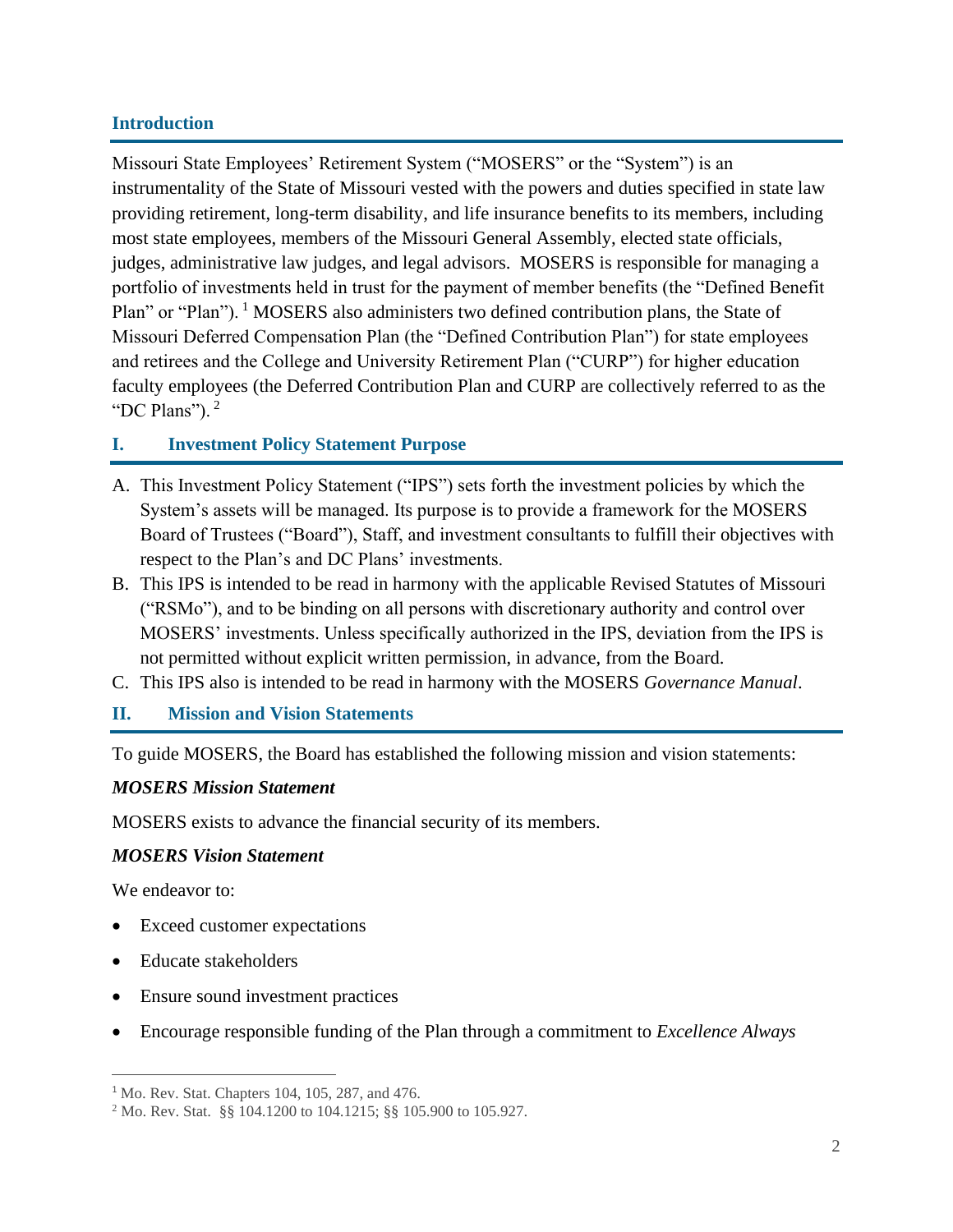These Mission and Vision Statements will guide the investment and management of MOSERS' assets.

# **III. Standard of Care and Conduct**

# **A. Applicable Standard of Prudence**

All participants in the investment process, including members of the Board, the Staff, investment consultants, investment managers and service providers, are expected to discharge their duties in the interest of the participants of the System, and shall act with the same care, skill, prudence, and diligence under the circumstances then prevailing that a prudent person acting in a similar capacity and familiar with those matters would use in the conduct of a similar enterprise and with similar aims.<sup>3</sup>

Investment and management decisions concerning individual assets will be evaluated not in isolation but in the context of the investment portfolio as a whole and as a part of an overall Board-approved investment strategy having risk and return objectives appropriate to the System.<sup>4</sup>

# **B. Standard of Conduct; Prohibition of Conflicts of Interest**

All participants involved in the investment process will refrain from any activity that could conflict with the proper execution and management of the investment program, or that could impair their ability to make impartial recommendations and decisions. Each such participant is required to disclose to MOSERS, in writing, any relationship that could create or appear to create a conflict of interest in the participant's unbiased involvement in the investment process. When appropriate, the participant shall cure the conflict in a manner provided by MOSERS' *Standards of Ethics and Professional Conduct Policy* or participant's contract with MOSERS, as applicable.

# **IV. Investment Objectives and Philosophy**

The purpose of MOSERS' investment program is to ensure that MOSERS' members and beneficiaries receive their benefits at a reasonable and predictable cost to the employers. Plan assets may be invested, reinvested, and managed by MOSERS Investment Staff or third-party investment managers, subject to the terms, conditions, and limitations provided by law<sup>5</sup> and contracts, where applicable. Specific investment objectives and investment philosophies that will guide efforts to achieve the purpose are as follows:

<sup>3</sup> Mo. Rev. Stat. § 105.688 (1).

<sup>4</sup> Mo. Rev. Stat. § 105.688 (4).

<sup>5</sup> Mo. Rev. Stat. §§ 105.687 to 105.689.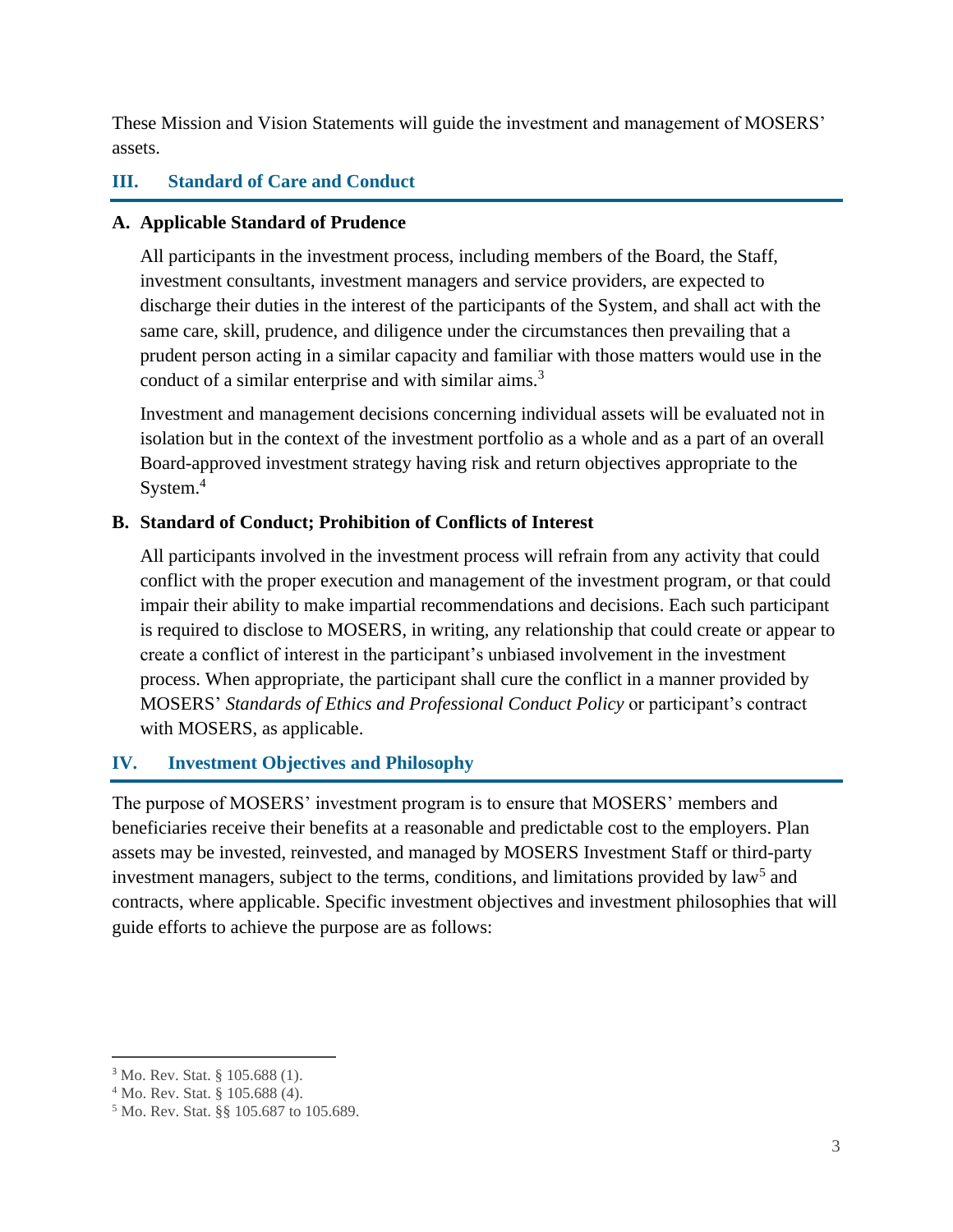#### **A. Investment Objectives**

- 1. Develop a Real Return Objective<sup>6</sup> ("RRO") intended to keep contribution rates at a reasonable level over long periods of time absent changes in actuarial assumptions.<sup>7</sup>
- 2. Establish an asset allocation policy that is expected to meet the RRO while minimizing the impact of the Plan investments' volatility on the contribution rate.
- 3. Maximize long-term investment returns by exposing Plan assets to a prudent level of risk in order to support the goal of having sufficient funds available to meet projected benefit payment obligations.
- 4. Monitor costs associated with the efficient implementation of the asset allocation policy through the use of internal and external resources.

#### **B. MOSERS Board Investment Philosophy**

- 1. A key risk to the Plan is asset shortfall where assets are insufficient to meet promised benefit obligations. As a result, the Board will strive to minimize the potential for longterm impact from disproportionate drawdowns.
- 2. MOSERS is willing to take measured risks for which it expects to be compensated and will seek to avoid risks which may not be appropriately rewarded.
- 3. The Board will employ a disciplined, objective, and quantitatively-driven asset/liability analysis process, with the goal of determining the optimal asset allocation policy to meet the investment objectives.
- 4. In order to meet the RRO, it is necessary for the Plan to maintain a significant allocation to growth (i.e., equity) assets. As a result, equity risk is expected to be the key contributor to the overall risk of the Plan's investments ("Total Fund"). In recognition of this, the Board's asset allocation policy will seek to mitigate the risk from large equity market declines.
- 5. Strategic asset allocation is a significant factor influencing long-term investment performance and asset volatility. The asset allocation targets, determined by the Board, will be adhered to through clearly defined rebalancing guidelines.
- 6. The Board will seek to cause the Total Fund to be broadly diversified and risk-balanced in view of the fact that not all strategies will add value at all times, which should mitigate the impact of negative market environments over its long-term investment horizon.

<sup>&</sup>lt;sup>6</sup> The Real Return Objective is the rate by which the total return exceeds the inflation rate as measured by the Consumer Price Index, U.S. City Average for All Urban Consumers (CPI-U).

<sup>7</sup> Mo. Rev. Stat. §§ 104.436, 104.1066.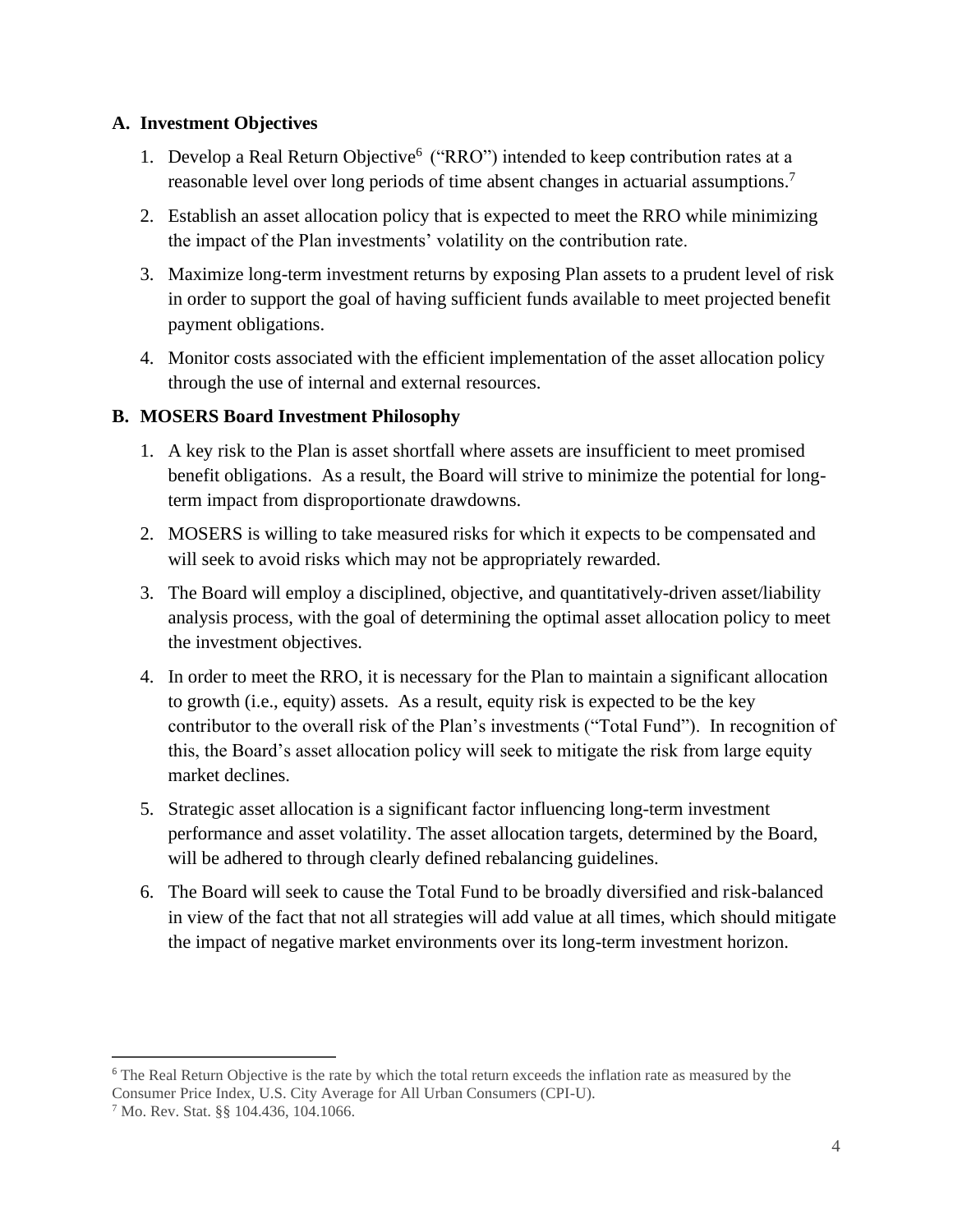- 7. Risk management and performance benchmarking are integral to the investment program. The Board will establish and regularly monitor appropriate absolute and relative return risk, as well as other key risks that affect the Total Fund.
- 8. The Board will employ industry-accepted benchmarks for all major asset classes, using published market indices where feasible.
- 9. Costs meaningfully impact investment returns and will be a consideration in all investment program decisions. Investment performance shall be reported net of fees to incorporate the full impact of fees and costs.

# **V. Roles and Responsibilities**

#### **A. Board of Trustees**

The Board is responsible for the prudent oversight, governance, and management of the System's assets. The Board's responsibilities include the following:

- 1. Establishing investment objectives consistent with the Plan's funding needs;
- 2. Selecting and approving the RRO;
- 3. Establishing, approving, and updating written investment policies, including this IPS, consistent with identified objectives and applicable law;
- 4. Setting and approving an asset allocation strategy, including:
	- a. Asset allocation rebalancing guidelines;
	- b. Active risk target and reasonableness ranges, as set forth in Section IX. "Public Markets Active Risk Target" of this IPS;
	- c. Total Fund policy-level financial leverage (as established by the asset allocation);
	- d. Total Fund and asset class benchmarks; and
	- e. Total Fund and asset class performance and risk monitoring.
- 5. Ensuring that an asset/liability study is conducted at least every five years;
- 6. Overseeing the DC Plans, including the investment structure;
- 7. Selecting, evaluating, and terminating the investment consultant(s) who advise the Board; and
- 8. Monitoring the investment program for prudent cost management.

#### **B. Board Investment Committee**

The Investment Committee will perform the duties and responsibilities outlined in the Investment Committee Charter, as then in effect.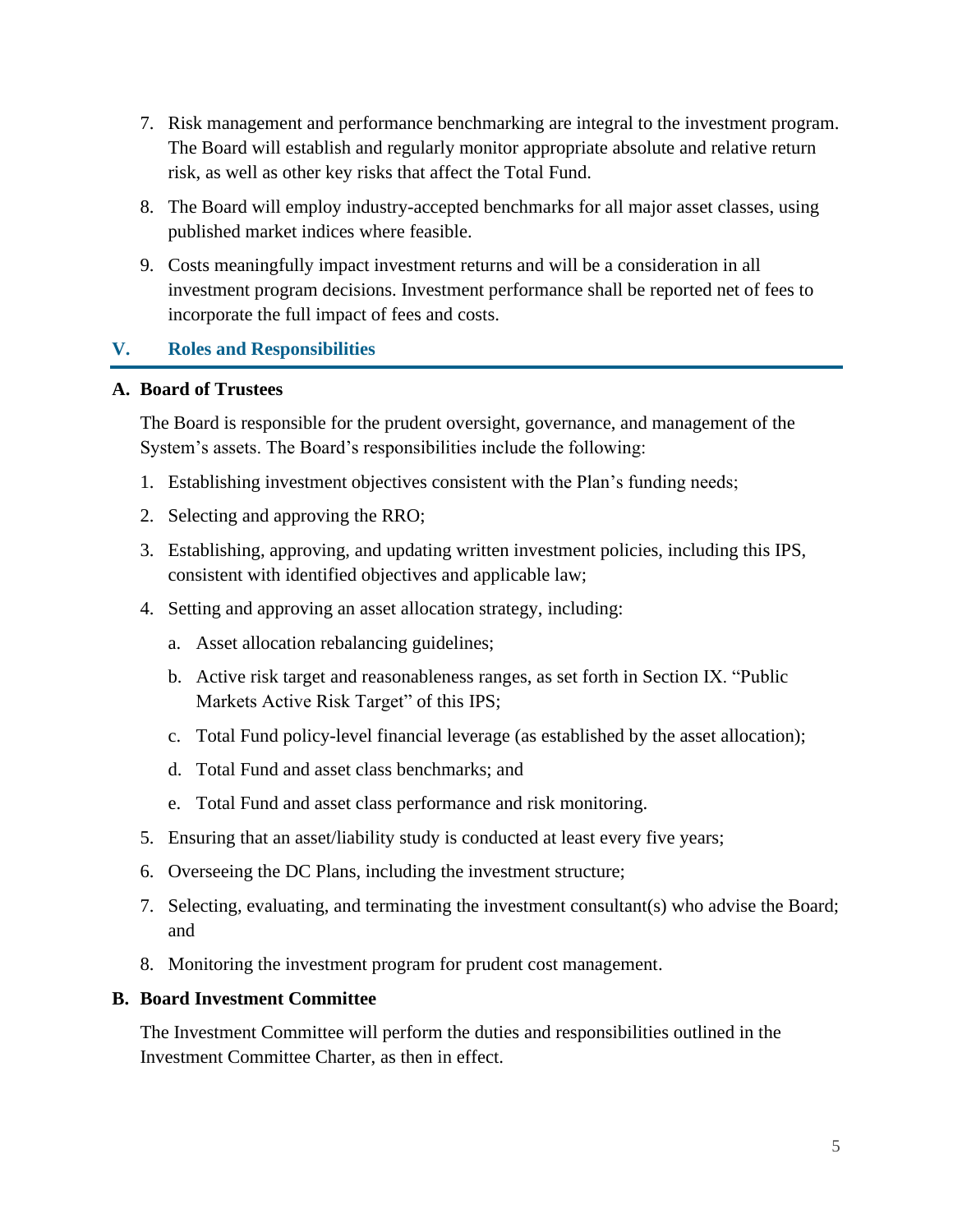# **C. Staff**

Pursuant to its authority to delegate functions to employees of the System under Section 104.1069, RSMo., the Board delegates to the Executive Director the responsibility to manage the Staff that oversees and executes MOSERS' investment program. In addition to other requirements, the Board expects the System's Staff and external consultants to adhere to the following guidelines related to the investment program.

# *General Provisions*

- 1. The Executive Director is responsible for monitoring the investment program compliance with the IPS.
- 2. Upon learning of any breach of this IPS, the Executive Director will notify the Chief Counsel promptly, but in any event within three business days.
- 3. The Executive Director will select, evaluate, and terminate the CIO, except that (a) the Executive Director will consult, as appropriate, with the Board regarding selection and evaluation of the CIO and (b) the Board must approve the Executive Director's proposed termination of the CIO.
- 4. Staff will report in an accurate, transparent, and timely manner.
- 5. Staff will develop, document, and implement risk based due diligence procedures designed to detect potential or continuing investments, whether direct or indirect, in an entity which:
	- a. Is designated by the U.S. Department of State as a (1) foreign terrorist organization or (2) state sponsor of terrorism;
	- b. Aids, directly or indirectly, any entity designated by the U.S. Department of State as a (1) foreign terrorist organization or (2) state sponsor of terrorism; or
	- c. Conducts operations or maintains a place of business in a country designated by the U.S. Department of State as a state sponsor of terrorism and is reported by the Office of the Director of National Intelligence as set forth in Section XIV. "Anti-Terrorism" of this IPS.
- 6. Staff will engage a third-party cost benchmarking consultant to annually report on its analysis of MOSERS' cost profile compared to peers on a net-of-cost, risk-adjusted, and value-added basis;

#### *Specific Requirements*

- 7. The CIO will be responsible for:
	- a. Developing overall strategy for the System's investment program consistent with the asset allocation and other policies adopted by the Board; and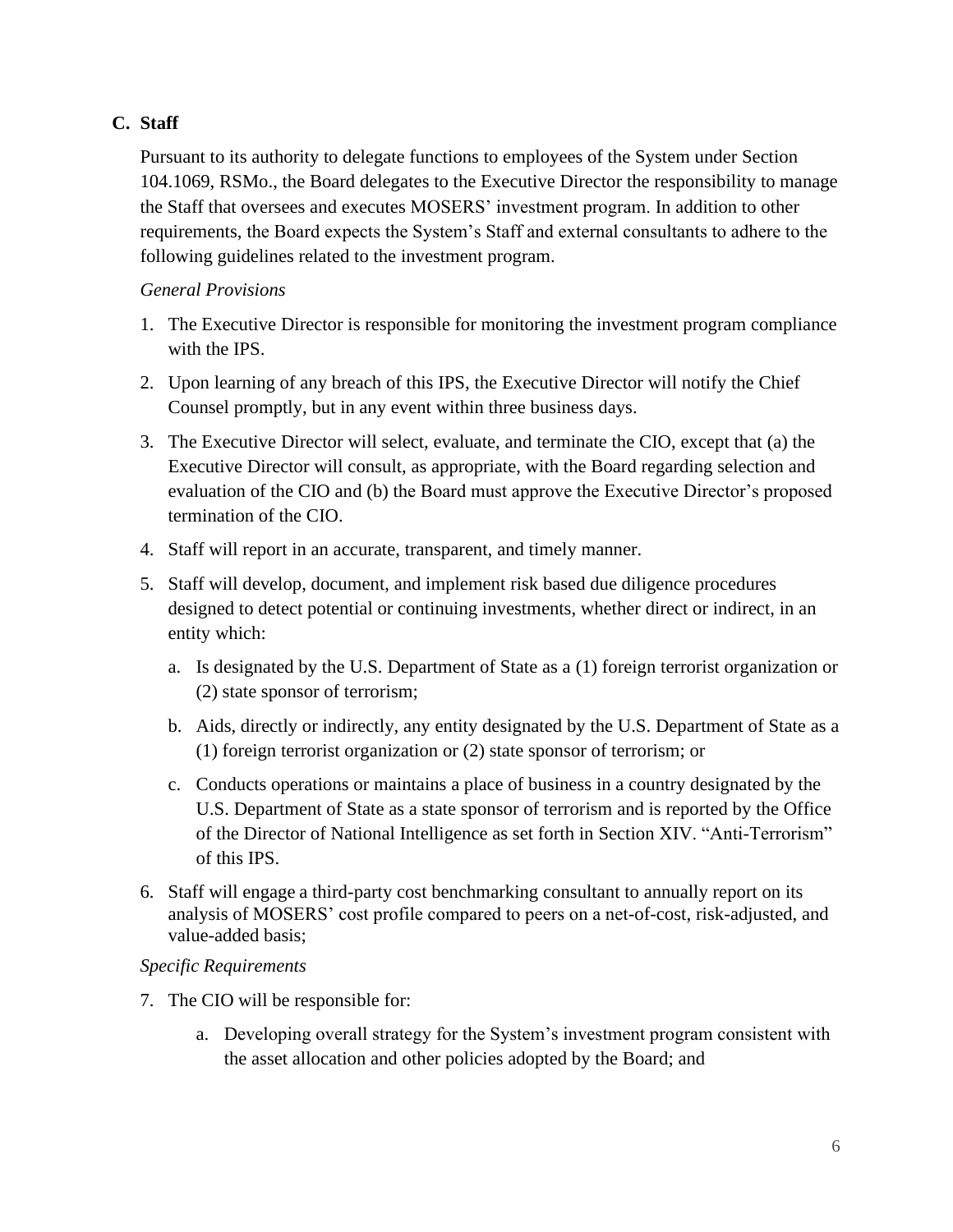- b. Selecting individual strategy benchmarks to assess performance of the various categories of the System's investments.
- 8. The CIO will be responsible for developing and executing the System's investment implementation strategies and maintaining a detailed investment implementation manual;
- 9. The CIO is responsible for monitoring the performance of, and hold due diligence meetings with, all external money managers at least semi-annually. Exceptions to the frequency of the due diligence meetings follow:
	- a. For multi-year partnership arrangements that offer less than annual liquidity, due diligence meetings shall be conducted annually;
	- b. For investment accounts where MOSERS has requested full redemption and there is less than \$5 million in remaining MOSERS assets, no due diligence report is required; and
	- c. For investment accounts in distribution phase having less than \$5 million in MOSERS assets under management, no due diligence report is required.
- 10. The CIO will develop and oversee the execution of strategies with respect to Total Fundlevel financial leverage;
- 11. In the event the CIO hires a staff investment consultant or the master custodian, the CIO shall:
	- a. Follow a process that is based on a competitive Request for Proposal (RFP) with established selection criteria unless under the circumstances it is not prudent to do so, in which case the exception must be agreed to by the Executive Director;
	- b. Document the proposed action by describing the decision making process, expectations, and rationale for the decision; and
	- c. Obtain the Executive Director's certification that the proposed engagement is in compliance with the IPS.
- 12. In the event the CIO hires an external investment manager, the CIO shall:
	- a. Use a hiring process, with established selection criteria, to choose from a set of candidates, as determined by the CIO;
	- b. Document the proposed action by describing the decision making process, expectations, and rationale for the decision;
	- c. Confirm that the appropriate staff investment consultant agrees to the engagement in writing; and
	- d. Obtain the Executive Director's certification that the proposed engagement is in compliance with the IPS.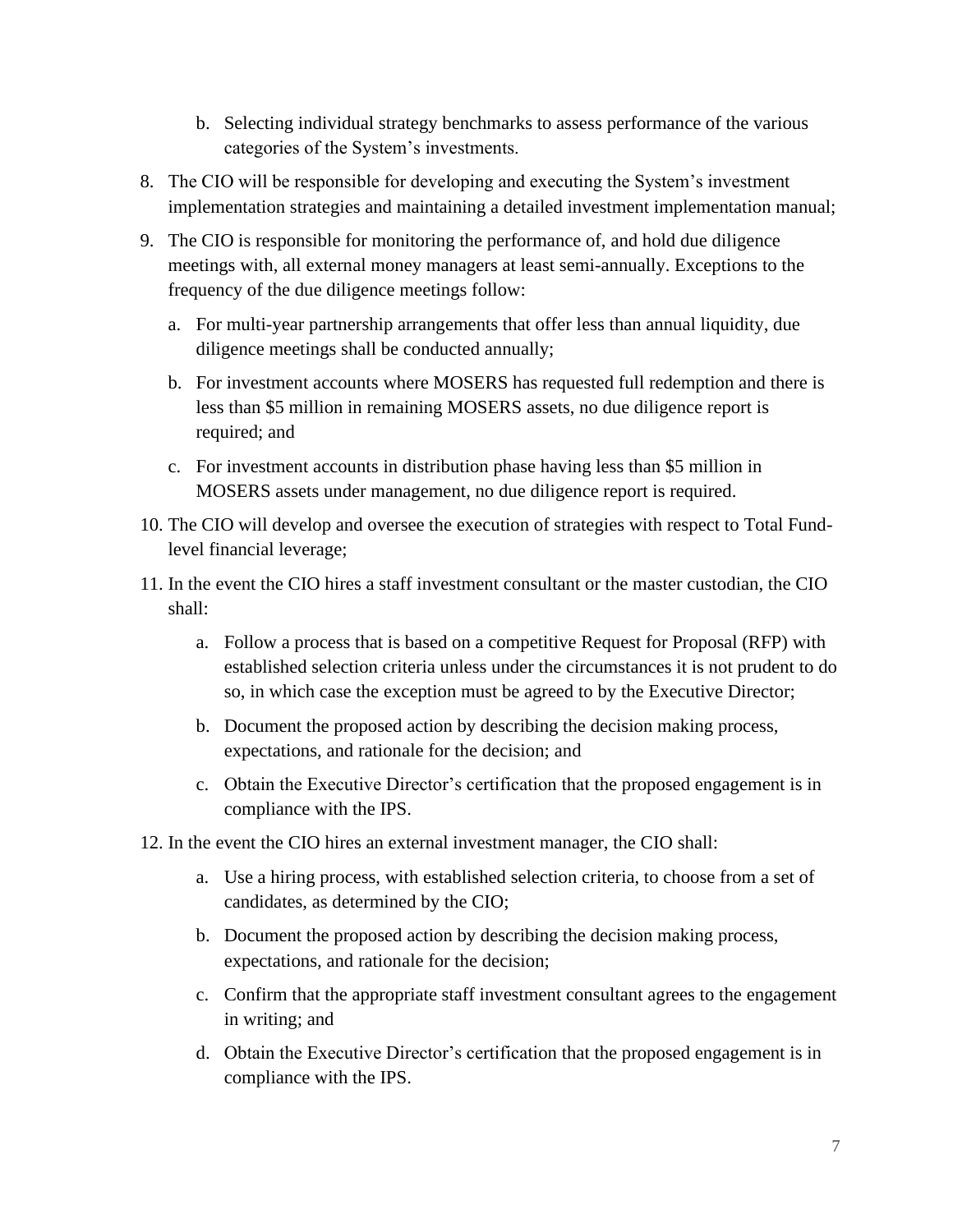- 13. In the event the CIO terminates an outside service provider described in paragraph 11 or 12:
	- a. If the outside service provider is an external investment manager, confirm that the appropriate staff investment consultant agrees to the termination in writing; and
	- b. Obtain the Executive Director's certification that the proposed termination is in compliance with the IPS.
- 14. The CIO will be responsible for selecting the investment structure for participants of the DC Plans designed to allow participants to build a diversified investment portfolio at a competitive cost. In doing so:
	- a. The appropriate staff investment consultant must agree to the structure in writing; and
	- b. The Executive Director must certify that the proposed structure is in compliance with the IPS.
- 15. The CIO will be responsible for selection, evaluation and termination of the third-party plan administrators for the DC Plans under the same procedures applicable to other service providers;
- 16. The CIO will be responsible for negotiation of the fees and costs of all service providers and external managers to ensure that they are appropriate and reasonable in relation to the System's assets, the purpose of the engagement, and the complexity/skill required;
- 17. The CIO will be responsible for monitoring the performance of all external service providers for the DC Plan, including the holding of due diligence meetings with such providers annually;
- 18. The CIO will establish a proxy voting policy, if and when participating in proxy voting, which ensures that the interests of the System are adequately protected;
- 19. The CIO will establish a securities lending policy, if and when utilizing securities lending agreements, including with respect to prudent investment of collateral, which ensures that the interests of the System are adequately protected; and
- 20. The CIO will designate a staff member (for purposes of this policy referred to as the "Risk Manager" to oversee the risk monitoring function for the System, including implementing, managing, and monitoring adequate risk management measures and maintaining risk reporting for Staff and Board use and report directly to the Board on such matters.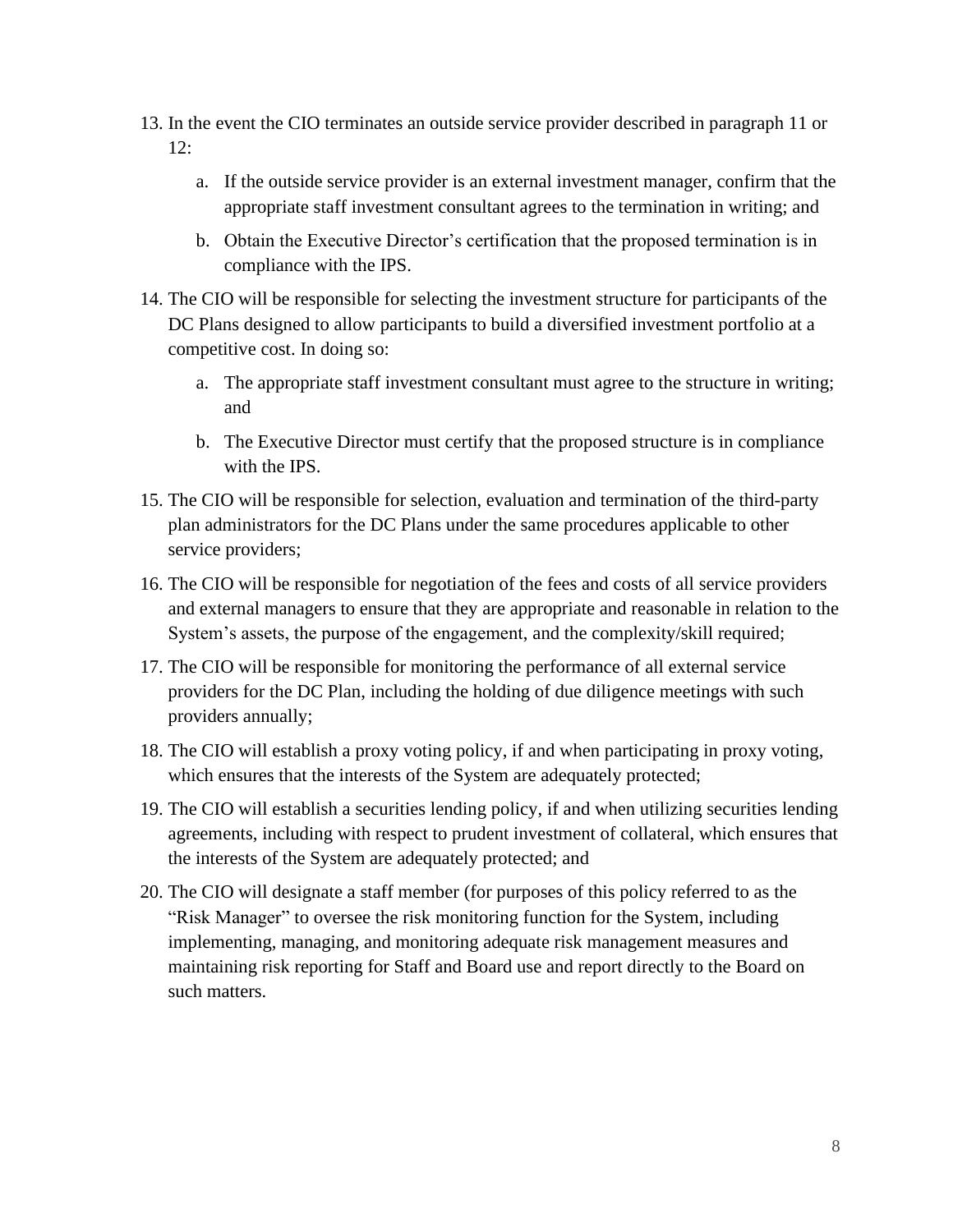#### **D. External Providers**

1. Board Investment Consultant ("BIC")

The BIC's primary responsibility is to provide the Board independent and objective investment advice and assist the Board in making informed decisions and overseeing the investment program. The BIC has the following responsibilities:

- a. Assist the Board in investment policy development;
- b. Assist the Board in exercising effective oversight of the investment program;
- c. Advise and recommend asset allocation policy to the Board via an asset/liability analysis process;
- d. Conduct an annual asset allocation review to ensure consistency with the RRO and other stated objectives;
- e. Oversight of the internally managed portfolios, including performing an annual due diligence meeting and reporting the result to the Board;
- f. Produce an annual report letter;
- g. Provide the Board with updates and training designed to enhance Board members' knowledge of investment practices and emerging trends;
- h. Perform special or ad hoc projects as requested by the Board; and
- i. Promptly advise the Board and the Executive Director about any material deviation from prudence, guideline adherence, objectivity, or any other matter of concern observed by the BIC involving Staff or another service provider to MOSERS.
- 2. Staff Investment Consultants ("SICs")

The primary responsibilities of the SICs are to provide independent and objective investment advice to the Staff. Among other duties, as applicable, each SIC will agree in writing to the CIO's proposed hiring or termination of external investment management firms and third-party plan administrators.

3. External Investment Management firms ("Managers"), including Securities Lending Agents.

Among other specific duties, Managers will manage System assets in compliance with account guidelines and any applicable provisions of this IPS.

#### **VI. Asset Allocation Policy**

The Board recognizes that the most important determinant of long-term return and risk is the asset allocation decision. The Strategic Target Allocation is designed to provide the highest probability of meeting or exceeding the Plan's investment objectives at a controlled level of risk and with liquidity that is acceptable to the Board.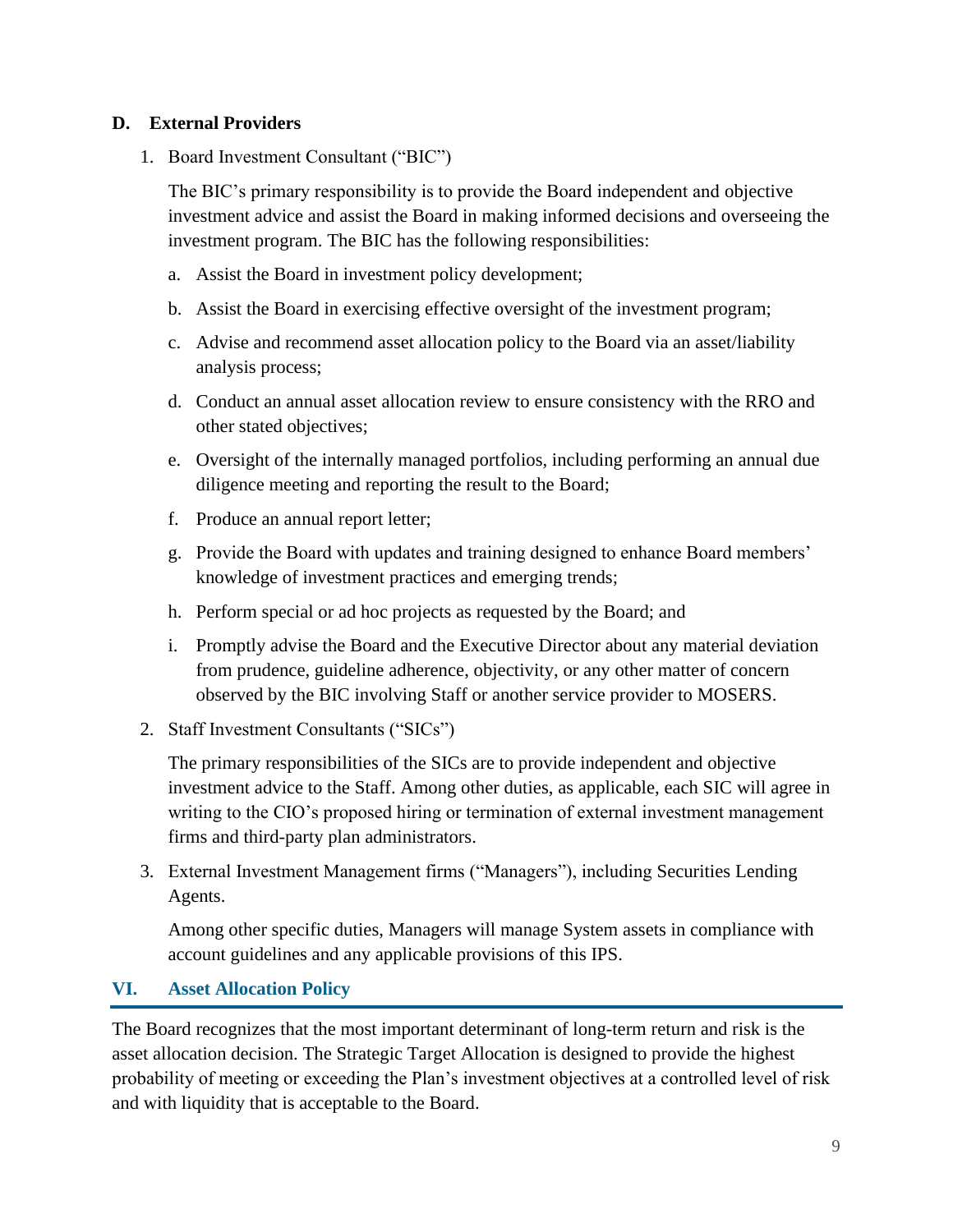#### **A. General Guidelines**

- 1. In setting the Strategic Target Allocation, the Board will consider the System's ability to withstand not only the long-term risk of underperforming its RRO, but also short- and intermediate-term volatility in investment performance and fluctuations in the financial condition of the Plan.
- 2. The Board will use a five-year window to evaluate the Strategic Target Allocation.
- 3. The risk assumptions regarding capital markets models used by the Board in setting the Strategic Target Allocation and Active Risk Target should be internally consistent with the Board's overall investment risk philosophy and risk analytics used for monitoring portfolio risk.

#### **B. Process**

- 1. The Board will determine the Strategic Target Allocation through an asset/liability review process ("A/L Study"). An A/L Study will be undertaken at least every five years. The purpose of an A/L Study is to evaluate the current asset allocation policy in light of changes in capital market expectations and the Plan's liabilities, in order to determine whether the current asset allocation policy remains optimal.
- 2. The BIC will advise the Board with respect to the A/L Study, with input from the CIO. The BIC will work with MOSERS' actuary to incorporate the Plan's liabilities into the BIC's asset allocation models. These models utilize various tools, including mean variance analysis and Monte Carlo simulations per industry practice for asset allocation analysis. The BIC will also engage in analytical techniques, such as stress tests and scenario analyses for the current policy and potential policy alternative portfolios, to evaluate how the financial condition of the Plan may be affected by changes in assumptions about future capital market conditions.
- 3. The BIC is expected to present to the Board asset allocation alternatives, including a recommended Strategic Target Allocation.

# **C. Strategic Target Allocation**

Effective July 19, 2018, the Strategic Target Allocation and acceptable ranges as determined by the Board to achieve the investment objectives within acceptable risk parameters are reflected in Figure 1. As of the effective date of the Strategic Target Allocation, the System maintains a Beta Balanced legacy asset allocation policy. The Board has adopted a plan to guide the transition pace and management of legacy assets ("Transition Plan"). The legacy asset allocation policy, legacy policy benchmarks, and legacy investment guidelines are reflected in the Transition Plan.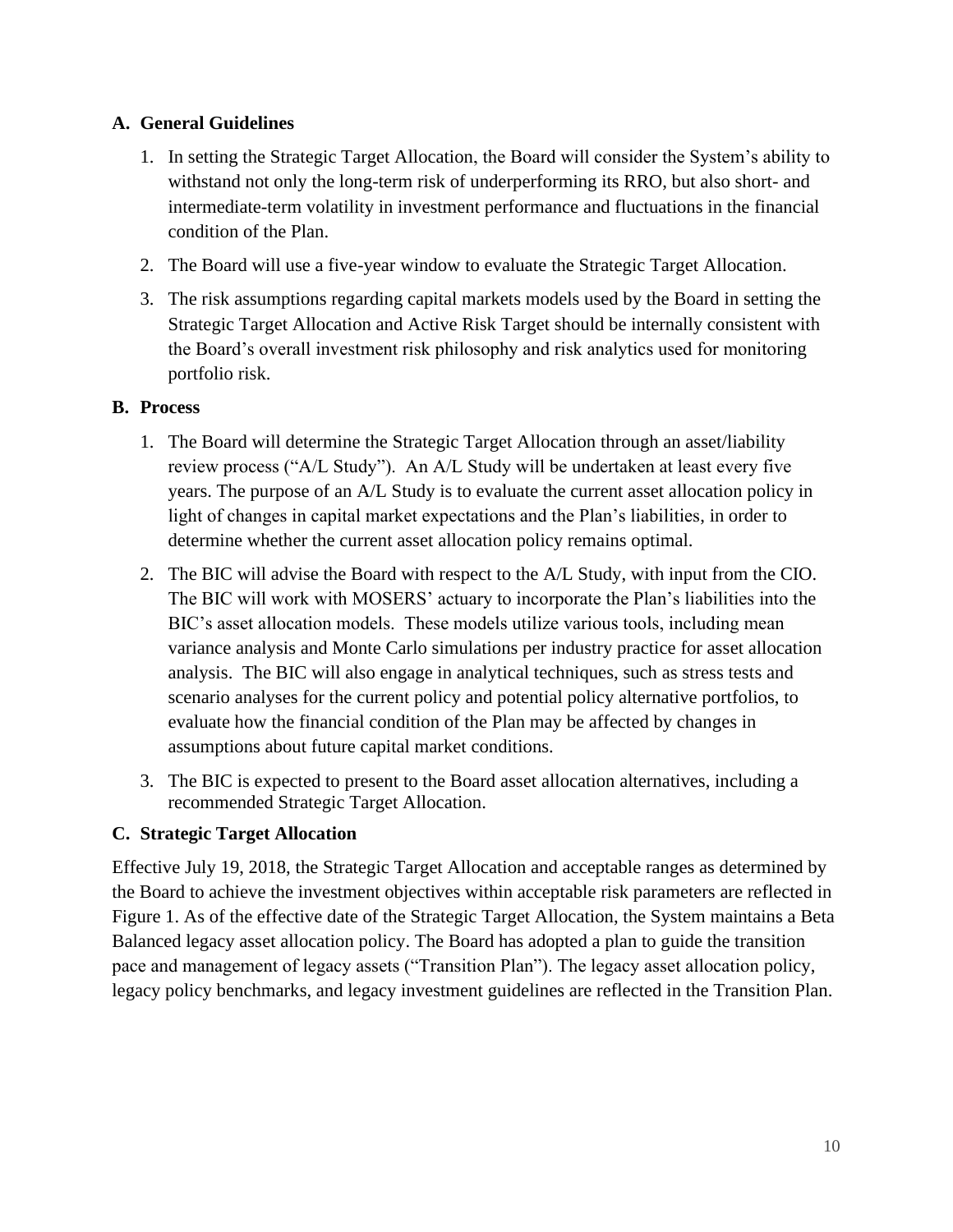# **FIGURE 1. BOARD-APPROVED STRATEGIC TARGET ALLOCATION AND ACCEPTABLE RANGES (AS OF JUNE 17, 2021)**

|                     |                                | <b>Board Approved</b>    |         |         |
|---------------------|--------------------------------|--------------------------|---------|---------|
| <b>Asset Bucket</b> | <b>Strategy Type</b>           | <b>Policy Allocation</b> | Minimum | Maximum |
| Growth              |                                | 45%                      | 35%     | 55%     |
|                     | <b>Global Public Equities</b>  | 30%                      | 15%     | 45%     |
|                     | <b>Global Private Equities</b> | 15%                      | 5%      | 20%     |
| Income              |                                | 35%                      | 30%     | 40%     |
|                     | Long Treasuries                | 25%                      | 20%     | 30%     |
|                     | Core Bonds                     | 10%                      | 5%      | 15%     |
| Inflation Hedge     |                                | 40%                      | 35%     | 45%     |
|                     | Commodities                    | 5%                       | 0%      | 10%     |
|                     | <b>TIPS</b>                    | 25%                      | 20%     | 30%     |
|                     | Private Real Assets (Core      |                          |         |         |
|                     | and Value Add)                 | 5%                       | 0%      | 10%     |
|                     | Other Public Real Assets       | 5%                       | 0%      | 10%     |
| Absolute Return     |                                | 20%                      | 15%     | 25%     |
|                     | Direct Hedge Funds             | 5%                       | 0%      | 10%     |
|                     | Alternative Beta               | 10%                      | 5%      | 15%     |
|                     | Private Credit                 | 5%                       | 0%      | 10%     |
| Cash                |                                | 0%                       | 0%      | 2%      |
| <b>Total Fund</b>   |                                | 140%                     | 130%    | 150%    |

# **VII. General Investment Guidelines**

The following guidelines are applicable to the Total Fund. Individual portfolio guidelines will be set forth in the investment implementation manual.

- A. Portfolios may utilize cash instruments or derivatives in their investment strategy. All investments used will be subjected to MOSERS' risk monitoring processes.
- B. No single investment product may comprise more than 5% of the Total Fund market exposure or provide more than a 10% contribution to Total Fund risk, whichever is lower. An exception is for passively managed index products where there is no limitation.
- C. Total assets held at a single investment firm (other than the custodian bank) may not comprise more than 20% of the Total Fund market exposure. An exception is for passively managed assets held at a single investment firm where there is no limitation.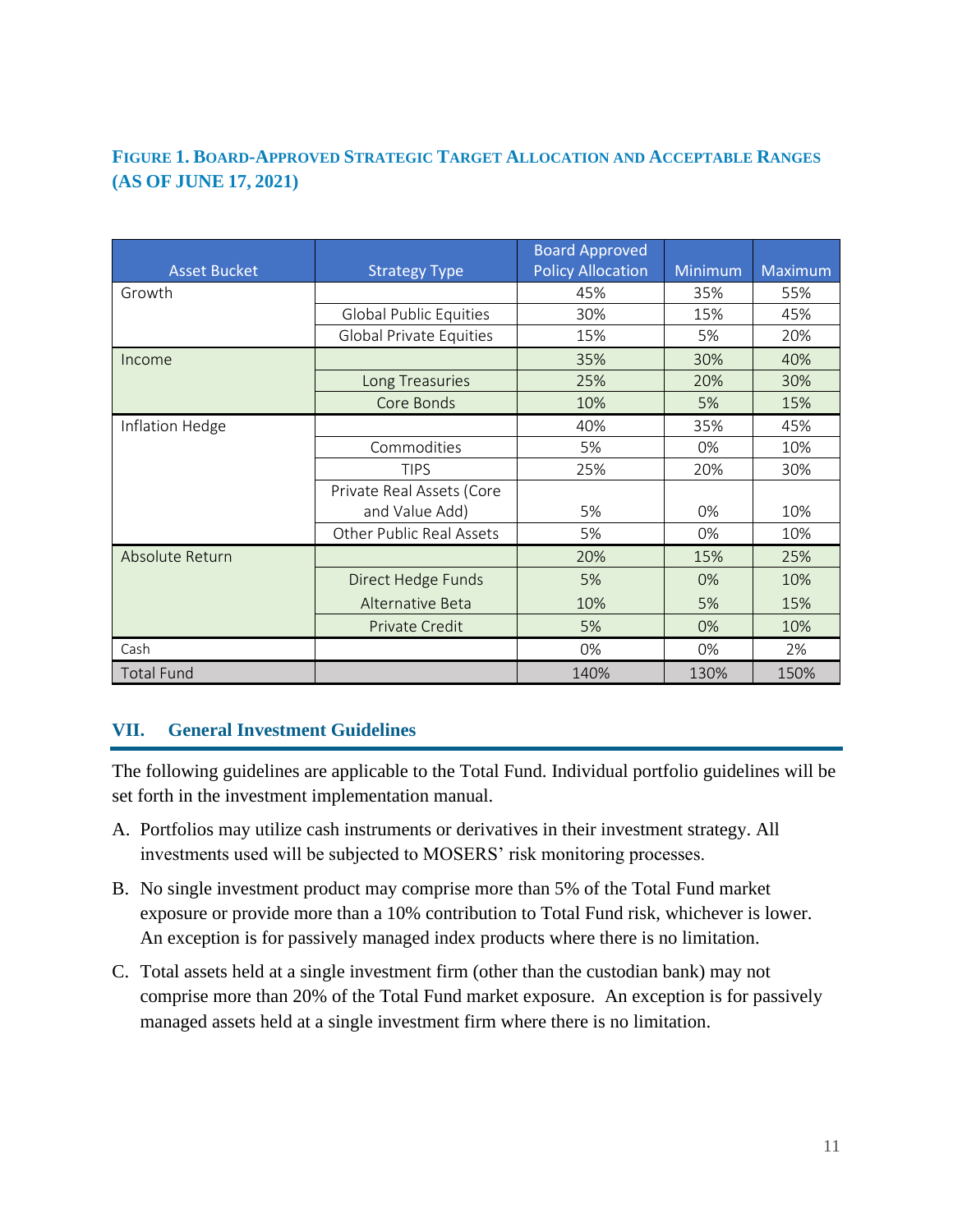#### **VIII. Rebalancing Policy**

The Board will employ rebalancing range limits for each strategy type in which the Plan invests. The maximum and minimum exposures defining the current rebalancing ranges are provided in Figure 1. The CIO will develop a written plan for all rebalancings (mandatory or discretionary) which will detail the specific dollar amounts to be moved and the reason for the rebalancing. All rebalancing activity will be reported to the Board by the CIO, in arrears, on a quarterly basis.

#### **A. Mandatory Rebalancing**

Rebalancing must occur immediately whenever an individual range limit is exceeded for an asset class. The CIO will be responsible for managing the Plan to avoid exceeding a limit and monitoring compliance with the individual range limits on a daily basis. The CIO shall not permit any asset class to exceed the applicable range limit under any circumstances, except for instances of extraordinary market volatility (i.e., price movement greater than two standard deviations from historical norm). Action taken to comply with this requirement is considered mandatory rebalancing. When a mandatory rebalancing is required, assets will be rebalanced back to the policy allocation target based upon a written timeline and rebalancing plan developed by the CIO, which the CIO will report to the Executive Director promptly, but in any event within three business days of when the rebalancing obligation is triggered.

An exception to mandatory rebalancing is private-market or other liquidity-constrained assets. In the case of a private-market assets rebalancing, the CIO will develop a plan for orderly rebalancing in recognition of the fact that the Board does not wish to force illiquid asset purchases or sales which could unnecessarily reduce returns to the Plan. When a private-market asset rebalancing is required, the CIO will communicate the rebalancing plan for these types of assets to the Executive Director promptly, but in any event within three business days of when the rebalancing obligation is triggered. The Board acknowledges that private-market asset rebalancing could require an extended period of many months or even years before it is possible to prudently reach the policy allocation.

#### **B. Discretionary Rebalancing**

The CIO may engage in asset rebalancing to reduce or increase active risk or to minimize asset allocation drift from the policy. This is considered discretionary rebalancing. In these circumstances, it is not necessary to rebalance back to the policy target. As long as discretionary rebalancing does not result in rebalancing-range targets being breached, the CIO may engage in discretionary rebalancing designed to enhance the management of the Plan's assets.

#### **IX. Public Markets Active Risk Target**

The Plan will employ a combination of passive and active strategies within the public markets component of the asset allocation. The Board has ultimate responsibility for how much either is utilized, because active risk impacts Total Fund returns and risk and, thus, is strategic in nature.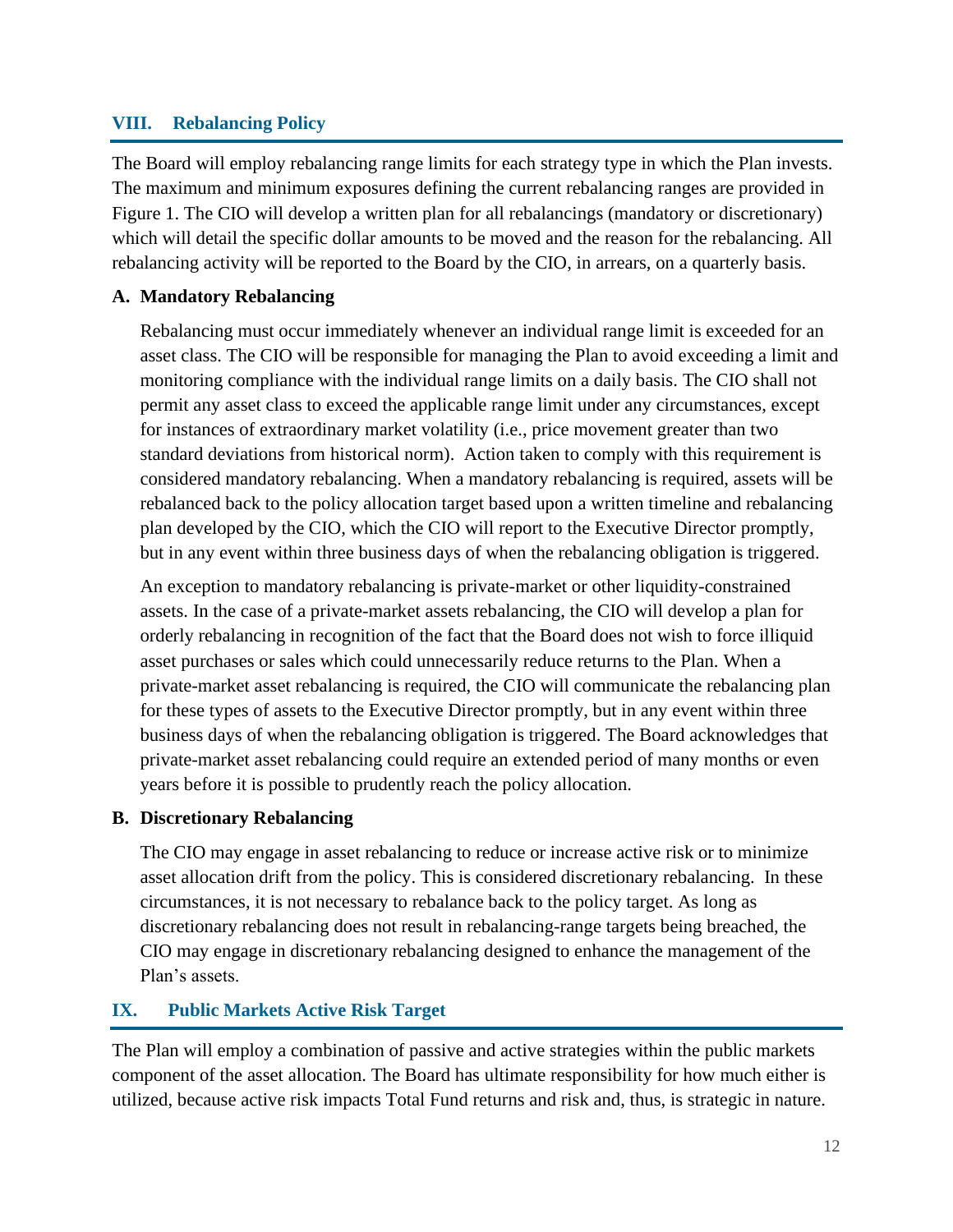"Active risk" is the risk associated with the efforts of active strategies to add value above their respective benchmarks, or small deviations from benchmarks caused by imperfect tracking by passive investments as well as intentional deviations away from policy targets. Active risk is defined as the standard deviation of active returns (i.e., manager alpha). The public markets active-risk target will reflect the level of additional risk beyond that associated with the Strategic Target Allocation that the Board is willing to tolerate from active-strategy implementation.

# **A. Process**

- 1. A risk-budgeting process, based on advice by the BIC working with the CIO, will be employed to identify the public markets active-risk target and the reasonable range for expectations around that target.
- 2. This process will be a "bottom-up" process, as opposed to the "top-down" process used to set the asset allocation policy, as risk budgeting will take into consideration the individual public markets strategies being utilized for implementation of the asset allocation policy. As such, this process will occur after the Board sets the asset allocation.
- 3. The Board will approve an ex-post<sup>8</sup> public markets active-risk target at the Total Fund level and reasonableness range.

# **B. Target and Range**

The current public markets ex-post active risk target is 2% and the reasonableness range is between 0.5% to 3.5%.

# **C. Monitoring and Reporting**

- 1. The Board will monitor actual public markets active risk compared to the public markets active risk target, over rolling three-year periods on a quarterly basis.
- 2. The Board understands that anomalous capital market volatility events can occur, which could cause the target range to be exceeded; as a result and under those circumstances, exceptions to this policy are to be expected, although on an infrequent basis. Upon learning of any instance, including a market-driven exception, where the active risk exceeds the range, the CIO will promptly provide the Executive Director within three business days, a written explanation of the exception and any remedial action intended to bring the Plan back into compliance.

# **X. Monitoring and Reporting**

The Board will regularly review investment performance and risk at the Total Fund level and at the major asset class category level. This review process will provide feedback to the Board as to whether the Total Fund is on track to meet investment objectives. While the Board will receive reports on a quarterly and annual basis, the Board's primary focus will be on longer term results (i.e., five- and ten-year periods). The Board recognizes that relatively short periods of anomalous results can skew the longer-term analysis on which the Plan should be managed.

<sup>8</sup> Ex post risk is realized risk based on actual portfolio performance.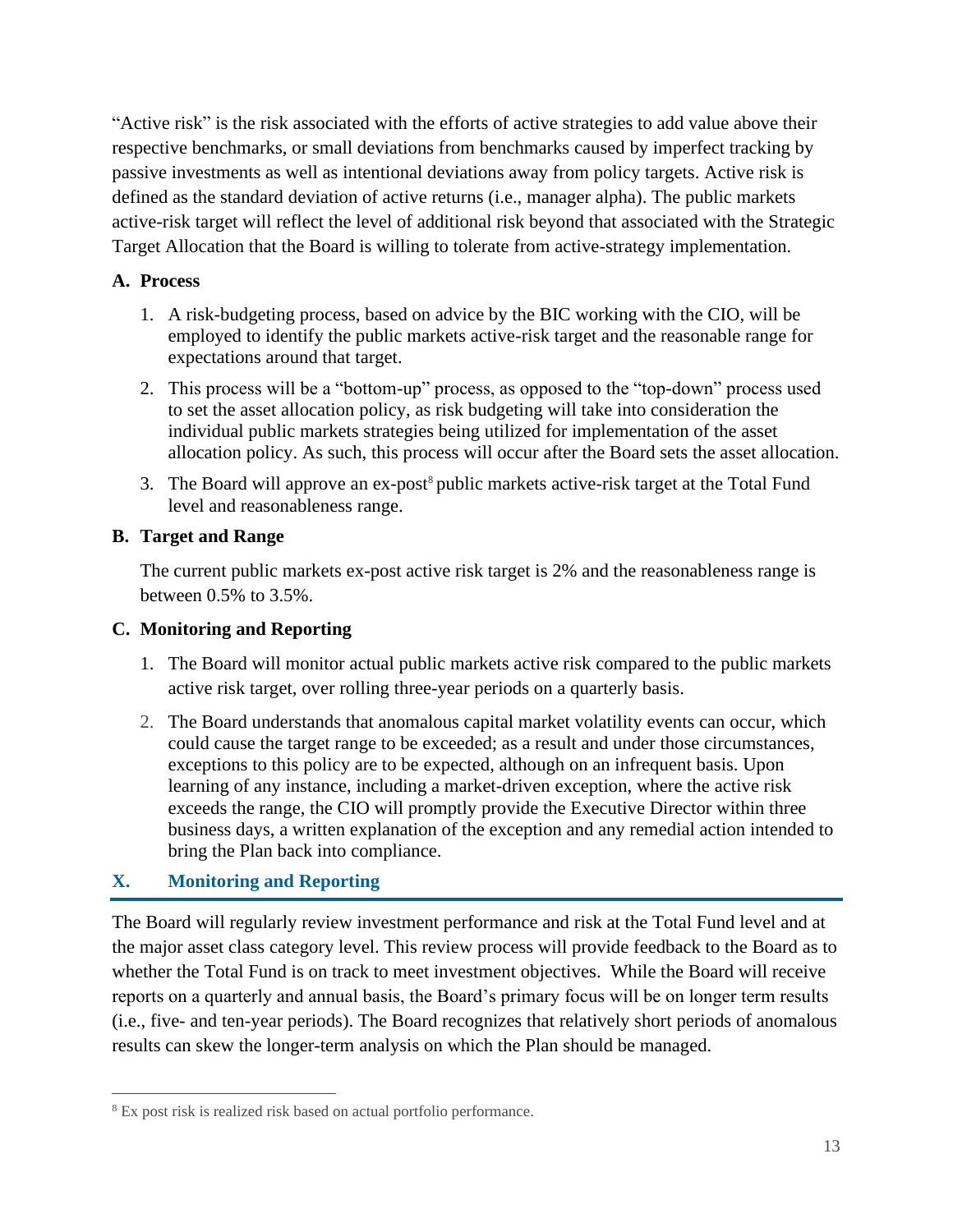Results will be attributed to various decisions using three categories as follows:

- Policy (Policy Benchmark Return minus RRO plus actual inflation<sup>9</sup>);
- Strategy ((Actual Weights times Strategy Benchmark Return) minus (Policy Allocation Weights times Policy Benchmark Return)); and
- Implementation (Actual Return minus Strategy Returns).

# **A. Quarterly Reporting**

- 1. The BIC's written report will provide performance analysis including analysis of the causes of outcomes observed and any key performance and risk drivers.
- 2. The CIO's written report will evaluate investment decisions in light of the three categories above.
- 3. The Risk Manager will provide a written report that addresses Total Fund riskmanagement findings and initiatives ("Risk Report"), which includes detail on Total Fund leverage levels, cash levels, cash replenishment initiatives, active risk, and various other risk statistics.

# **B. Annual Reporting**

- 1. The BIC's written report will focus on asset allocation with an opinion as to the continued appropriateness of the Strategic Asset Allocation. This report will be supplanted by a formal A/L Study when performed.
- 2. The CIO's written report will discuss the Total Fund's strategic positioning and implementation changes made during the year, as well as fiscal year performance.

#### **C. Other Reports**

Other routine reports to be provided to the Board are listed in Section XVII of this IPS.

# **XI. Benchmarking Philosophy**

#### **A. Benchmarking Philosophy**

Asset Classes, Strategy Types, and benchmarks selected by the Board are intended to represent desired strategic exposure to various markets and should be reflective of those respective markets in terms of both return and risk. Benchmarks should be simple rather than complex. Benchmarks should be consistent with the proxies used in the asset allocation policy development process where possible. The preference is for benchmarks that have transparent construction and rebalancing methodologies and that are investable.

#### **B. Benchmarking Goals**

The overarching goal of MOSERS' benchmarks is to provide the Board an oversight tool to evaluate and understand the degree to which the MOSERS' Asset Classes and Strategy Types

<sup>&</sup>lt;sup>9</sup> Actual inflation is measured as the annualized level of the CPI-U, non-seasonally adjusted.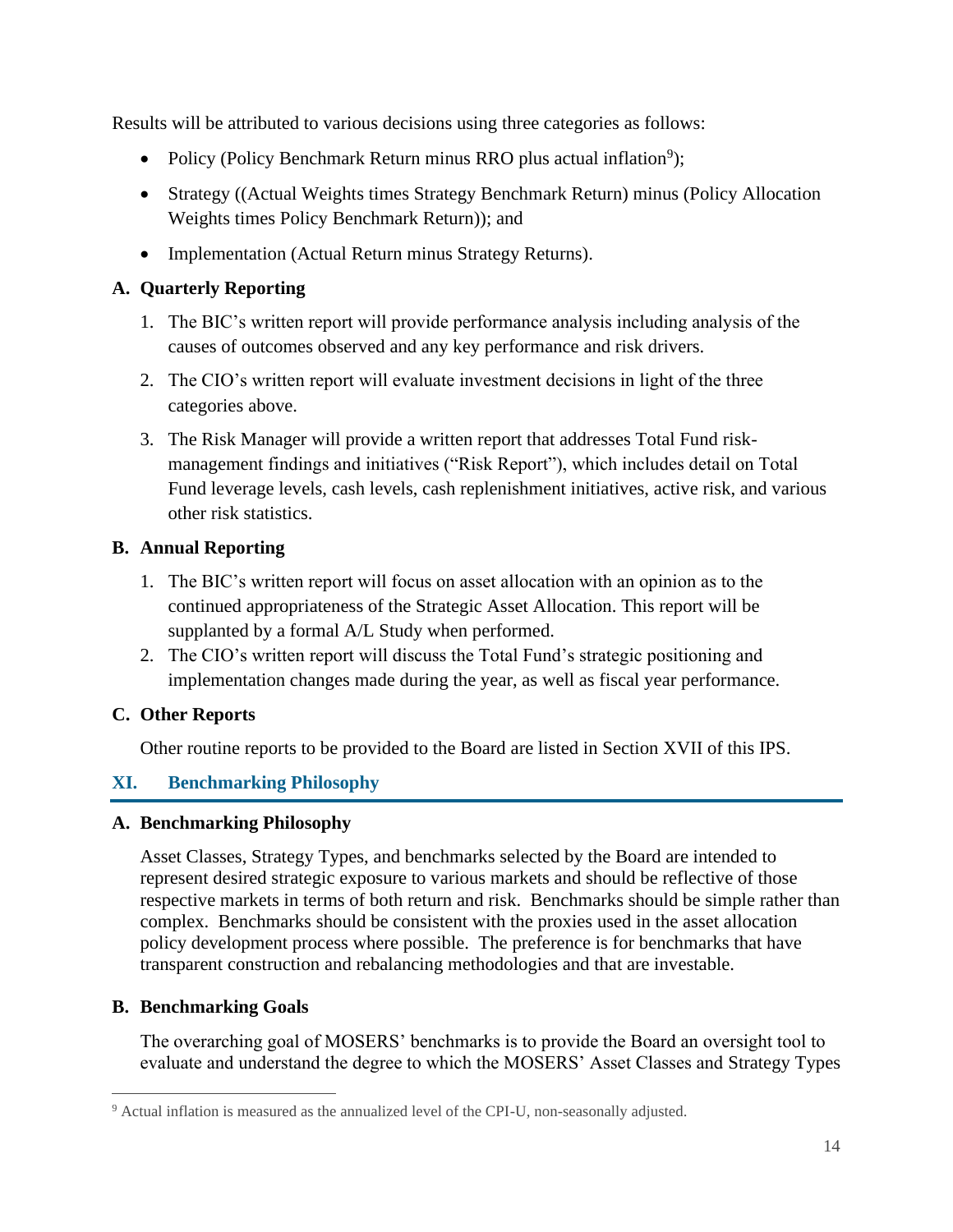are successful in meeting policy objectives over both the short term (i.e., 3 or less years) and long term (i.e., 5 or more years). Benchmarks also provide insight into how capital markets are performing, in general, and assist the Board in understanding how individual Asset Classes and Strategy Types contribute to overall plan results. A secondary goal of benchmarks is to evaluate the relative skill of MOSERS' staff in their implementation decisions regarding strategy and manager selection. While asset allocation is expected to drive the majority (i.e., 90+%) of actual results at the total fund level, implementation is meaningful. By evaluating the total fund results versus the portfolio's benchmarks, the Board can measure the return attributable to the asset allocation selection (a Board decision) and asset allocation implementation (staff decisions) in meeting MOSERS' goals.

# **C. Benchmarking Framework**

The Board will select benchmarks for each Asset Class and Strategy Type that contribute to the total fund benchmark. Asset Classes and Strategy Types are defined by the asset allocation policy; thus, the selected benchmarks should be reflective of the proxies used in the policy setting process. Different approaches to benchmark selection will be required for public versus private markets; however, both should strive to be:

- Consistent with the asset class assumptions
- Representative of the opportunity set
- Investable, known and set ex ante (before the fact)
- Transparent
- Measurable
- Unambiguous

#### 1. **Public Markets**

Public market asset classes are relatively easy to benchmark as a myriad of wellpublicized indices are available with characteristics that meet MOSERS benchmark criteria, goals, and philosophy. For long-only, public market portfolio strategies, MOSERS will employ only published, widely recognized benchmarks which have been deemed to represent the investment return and risk characteristics of the relevant MOSERS mandate.

#### 2. **Private Markets**

Benchmarks for illiquid asset classes tend to be customized as publicly available passive options do not exist. This is due to the variability of valuation practices (methodology and frequency) and the limited availability of reliable data.

#### **D. Benchmark Review**

Benchmarks should be reviewed at least every five years using both qualitative and quantitative information to evaluate their effectiveness in meeting MOSERS' stated investment goals. Benchmark changes may also be warranted due to changes in the underlying Asset Class or Strategy Types utilized.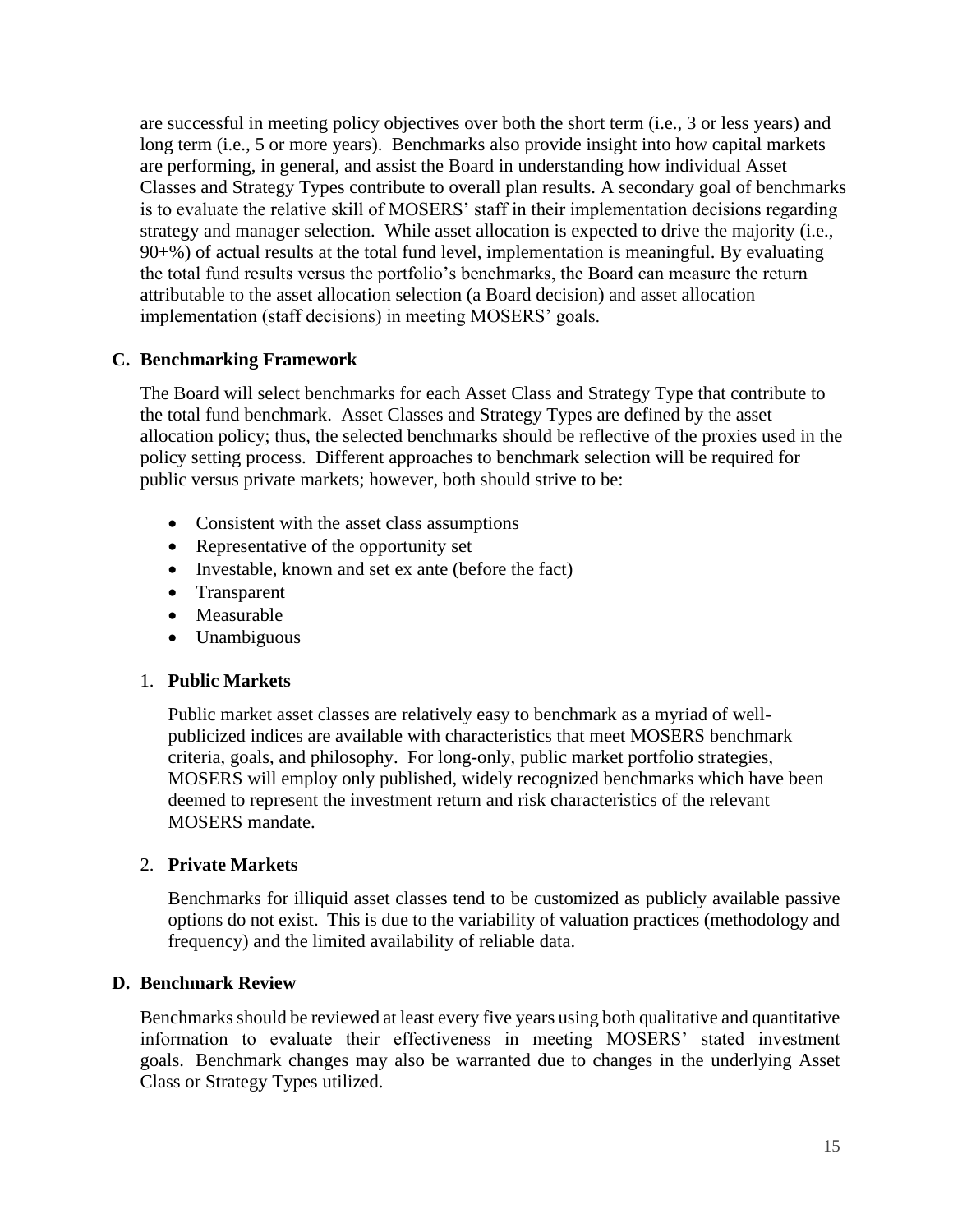#### **XII. Performance Benchmarking**

The Board approves performance benchmarks to facilitate periodic reporting and to provide a relative measure to gauge success. Effective July 19, 2018, the approved performance benchmarks for each asset class ("Policy Benchmarks") are reflected in Figure 2 below. As of the date of the adoption of the Policy Benchmarks, the System maintains legacy policy benchmarks relative to the Beta Balanced legacy asset allocation policy. The Board's adopted Transition Plan guides the transition pace and management of legacy assets. The Transition Plan also states the legacy asset allocation, legacy policy benchmarks, and legacy investment guidelines.

| <b>Asset Bucket</b> | <b>Strategy Type</b> | <b>Current Benchmarks</b> *                               |
|---------------------|----------------------|-----------------------------------------------------------|
| Growth              |                      | 33% (Custom Blend of MSCI ACWI + SSPEI-Buyout) + 67%      |
|                     |                      | <b>MSCI ACWI</b>                                          |
|                     | <b>Global Public</b> | MSCI All Country World Index ("ACWI")                     |
|                     | Equities             |                                                           |
|                     | Global Private       | Custom weighted blend of MSCI ACWI and SSPEI-Buyout       |
|                     | Equities             | weighted by VY                                            |
| Income              |                      | 30% BB Agg + 70% BB Long Treasury                         |
|                     | Long Treasuries      | <b>BloombergBarclays Long Treasury</b>                    |
|                     | Core Bonds           | BloombergBarclays U.S. Aggregate Bond ("BB Agg")          |
| Inflation           |                      | 12.5% BCOM + 62.5% BB 1-10 TIPS + 12.5% Custom            |
| Hedge               |                      | weighted blend of NAREIT and NCREIF ODCE) + 12.5%         |
|                     |                      | <b>NAREIT Index</b>                                       |
|                     | Commodities          | Bloomberg Commodity Total Return Index ("BCOM")           |
|                     | <b>TIPS</b>          | BloombergBarclays 1-10 Year U.S. Treasury Inflation Notes |
|                     |                      | ("BB 1-10 TIPS")                                          |
|                     | Private Real Assets  |                                                           |
|                     | (Core and Value Add) | Custom Weighted blend of NCREIF ODCE and NAREIT           |
|                     | Other Public Real    | FTSE NAREIT All REITS Total Return Index ("NAREIT")       |
|                     | Assets               |                                                           |
| Absolute            |                      | 25% HFRI FoF Cons. + 50% HFRX Macro/CTA + 25%             |
| Return              |                      | $S&P/LTSA LL + 2%$                                        |
|                     | Direct Hedge Funds   | HFRI Fund of Funds: Conservative Index +70 basis points   |
|                     | Alternative Beta     | <b>HFRX Macro/CTA</b>                                     |
|                     | Private Credit       | S&P/LSTA U.S. Leveraged Loan Index + 2% ("LSTA LL")       |
| <b>Total Fund</b>   |                      | 45% Growth + 35% Income + 40% Inflation Hedge + 20%       |
|                     |                      | Absolute Return                                           |

#### **FIGURE 2. POLICY BENCHMARKS**

\* Benchmarks are net of MOSERS' actual financing costs.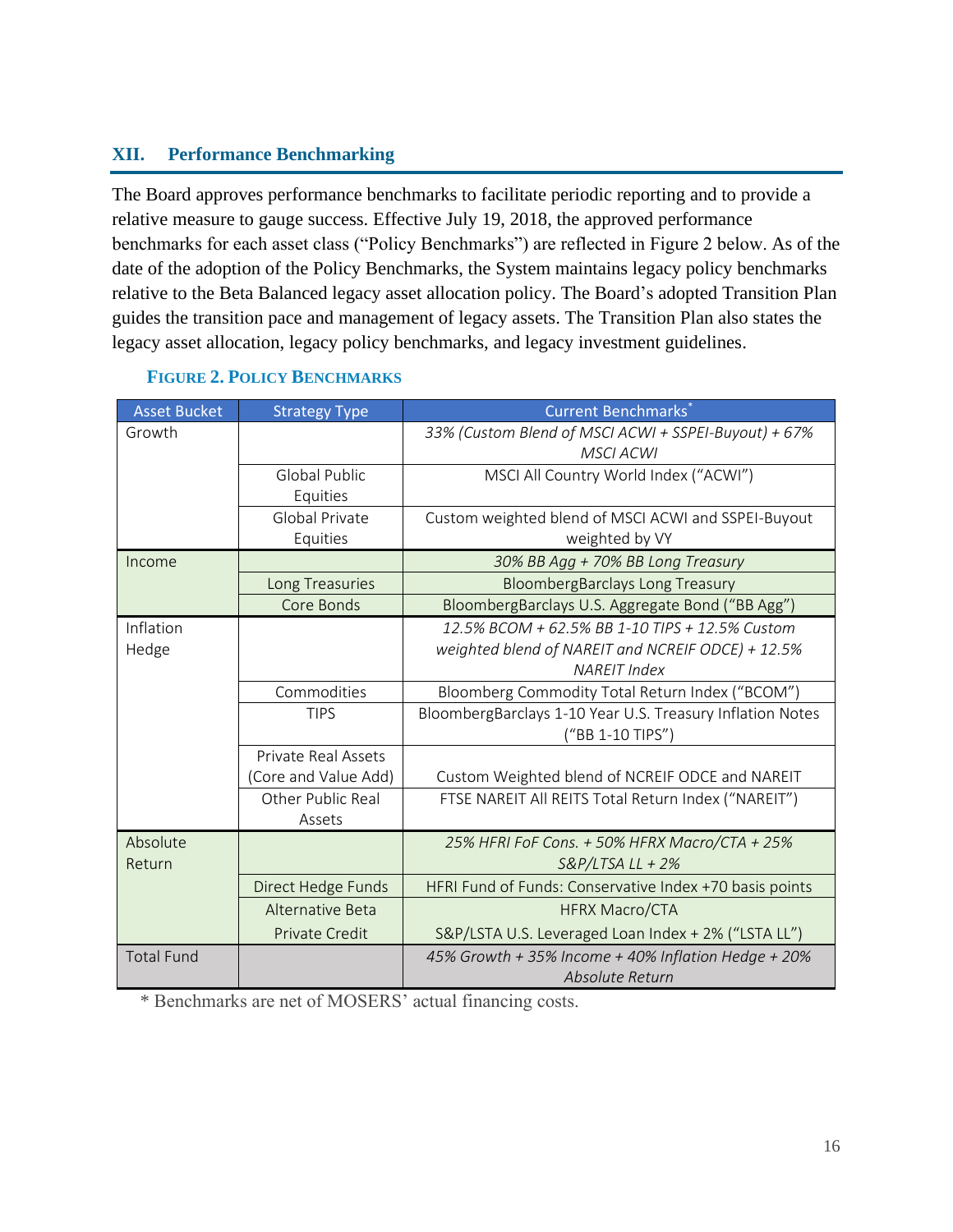#### **XIII. Investment Risk Management**

The Board recognizes that to meet the Plan's RRO, the Plan must take risk to achieve sufficient returns. The Board expects an assessment of the Plan's investment risk using multiple metrics on both an absolute and relative basis at all relevant levels (i.e., Total Fund, asset class and portfolio), including downside risk metrics identified through stress-testing and scenario analyses in the asset allocation setting process and on an on-going basis.

Risks to be assessed include (but are not limited to):

- 1. Market risk: risk of drawdowns or swings in volatility;
- 2. Valuation risk: trending toward or reaching extremes (e.g., historically wide credit spreads), lack of pricing integrity;
- 3. Event risk: major unanticipated or unusual developments such as sovereign downgrade, Lehman bankruptcy, Asian currency crisis, etc.;
- 4. Liquidity risk: inability to quickly and cost-effectively raise funds to support leveraged and synthetic exposures, asset/liability mismatch;
- 5. Counterparty risk: risk of counterparty default or otherwise failing to meet its obligation to MOSERS; and
- 6. Operational risk: risk of failure in risk measurement/monitoring processes, systems, controls or personnel responsible for managing and/or monitoring risk exposures.

#### **XIV. Anti-Terrorism**

This Anti-Terrorism section is intended to avoid: (1) punishing companies whose activities abroad are supported by the U.S. government; (2) punishing companies whose activities abroad do not further terrorism; (3) unnecessarily harming U.S. companies and jobs; and (4) compromising the Board's fiduciary duties for prudently investing the Plan assets.

#### **A. General Provisions**

Annually, the Office of Internal Audit will perform the following tasks and provide a report to the Board:

1. Contact the Office of the Director of National Intelligence and any other federal agency deemed to have useful information in accurately identifying entities designated as supporting terrorism. Specifically, Staff will request guidance from these agencies on countries and, more specifically, entities that are designated as supporting terrorism. Once the information is received, Staff will compare the list of entities with the Plan's current holdings. In the event that the Plan has invested in one of these entities, Staff will immediately contact the manager of the specific investment account to bring the situation to their attention and discuss appropriate actions for divesting from the entity. In addition, Staff will forward on all information received from any of these federal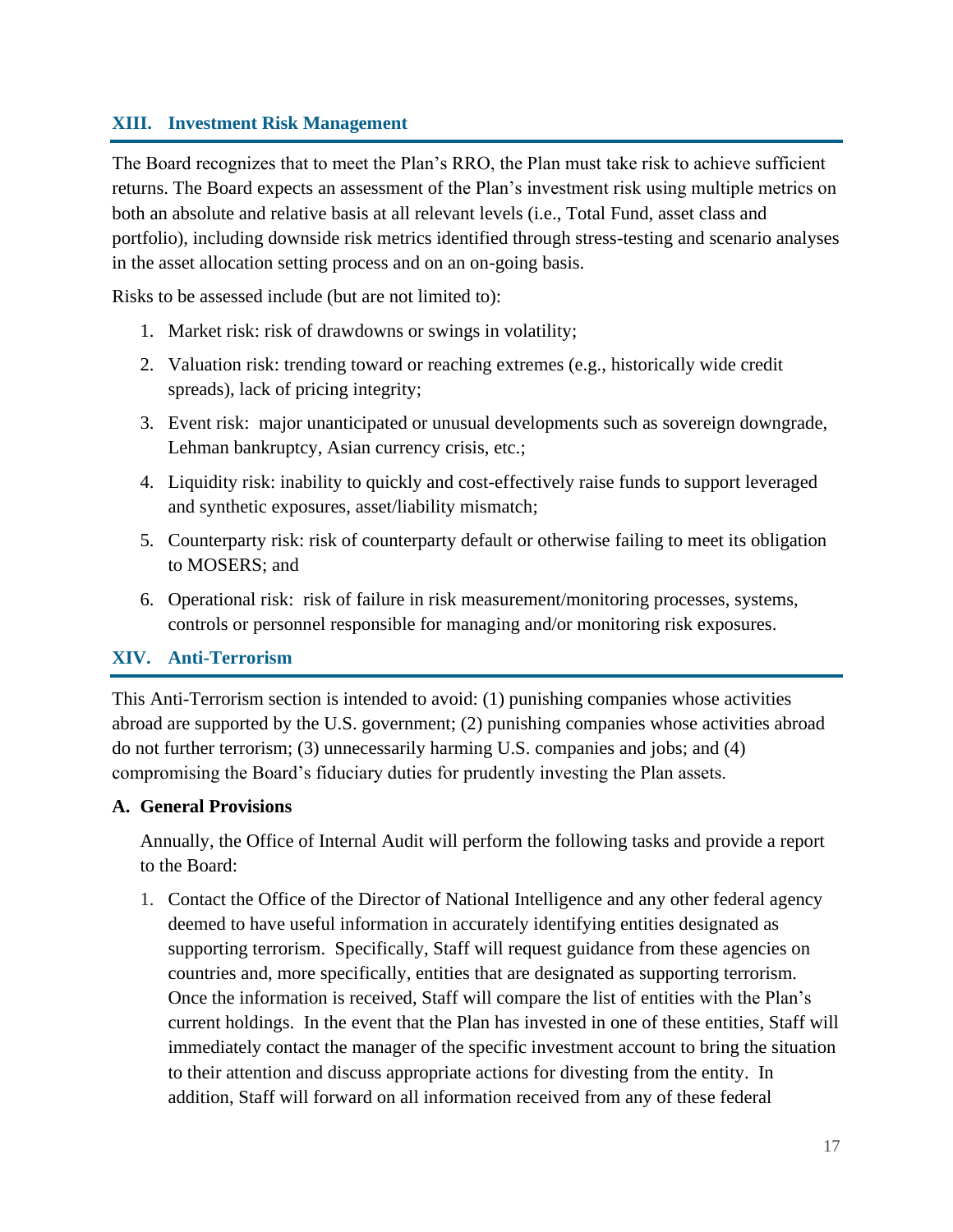government agencies to our investment managers so they can avoid making initial investments or divest of existing investments in entities designated as supporting terrorist activities.

- 2. Obtain from the custodian bank a letter of confirmation that the custodian bank maintains appropriate policies, procedures, and controls to comply with all U.S. and applicable non-U.S. economic sanctions programs including the use of the Office of Foreign Assets Control Specially Designated Nationals and Blocked Persons List (commonly referred to as the "OFAC list").
- 3. Summarize Staff exchanges with the System's investment managers regarding terrorism and investing and identify any investment actions taken due to links to terrorist activities or links to U.S.-designated state sponsors of terrorism.
- 4. Evaluate compliance with the anti-terrorism due diligence procedures.

#### **B. Additional Measures**

- 1. The Board may, as often as it deems prudent, contract with an external vendor to screen the System's portfolio for investments in entities which are, or aid entities which are, designated by the U.S. Department of State as a (1) foreign terrorist organization or (2) state sponsor of terrorism.
- 2. The System may use alternative measures, as necessary, to aid in anti-terrorism due diligence, including subscribing to relevant databases, providing Staff training on opensource investigations, or hiring additional Staff.

#### **XV. Personal Trading Policy**

See the *Personal Trading Policy* in the MOSERS Governance Manual.

#### **XVI. Pay-to-Play Policy**

See the *Pay-to-Play Policy* in the MOSERS Governance Manual.

#### **XVII. Routine Investment Program Reporting**

The Board has ultimate responsibility for oversight of the activities and performance of MOSERS' investment program. Staff or external service providers will provide the Board with routine reports, according to the frequency specified below.

|                    |                  | <b>Prepared</b> |                                                         |
|--------------------|------------------|-----------------|---------------------------------------------------------|
| <b>Report Name</b> | <b>Frequency</b> | <b>By</b>       | <b>Description and Purpose of Report</b>                |
|                    |                  |                 | Presents investment performance for the Total Fund,     |
|                    |                  |                 | for each asset class, and by investment manager.        |
| Summary            |                  |                 | Provides analysis based on return over various periods  |
| Performance Report | Quarterly        | External        | (3 months, 1 year, 3 years, 5 years, etc.).             |
| Summary            |                  |                 | Presents detail on investment decisions with respect to |
| Performance Report | Quarterly        | Staff           | Policy, Strategy, and Implementation.                   |